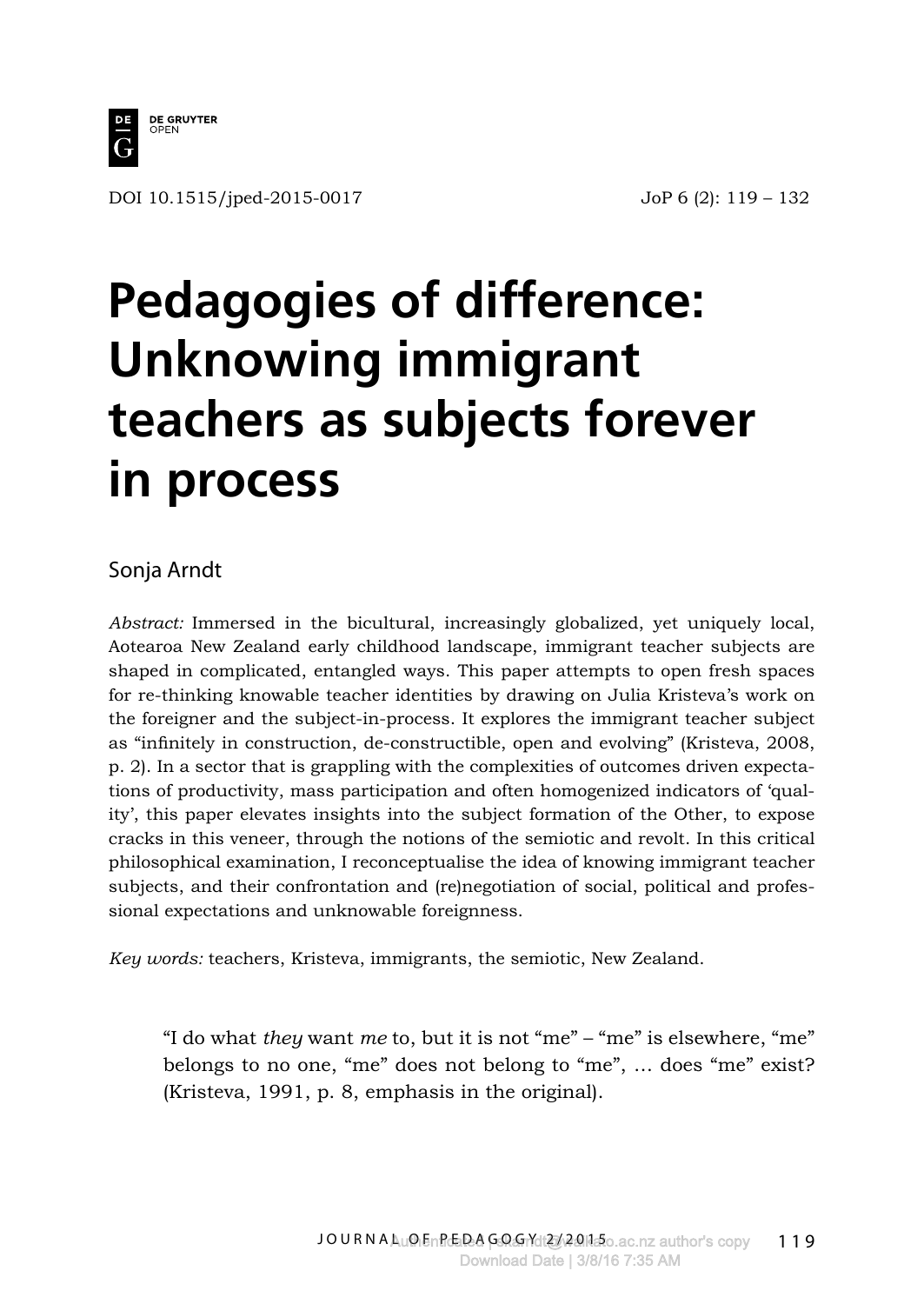#### **Introduction**

The 'me' that is 'elsewhere', in the opening quote, might easily be any one of us. This paper positions that 'me' as an immigrant early childhood teacher in Aotearoa New Zealand. The paper is concerned with teacher identity negotiations in complex professional realities in early childhood environments. It is a critical engagement with the identity and subjectivity formations of immigrant teachers located in the multi-layered landscapes of their new life in the early childhood education sector in Aotearoa New Zealand. In this entangled bi- and multicultural, globalised yet uniquely local context, immigrant teachers form and are formed by their situational, relational and discursive realities.

In this paper I draw on Julia Kristeva's (1984, 1991) notions of the foreigner and the subject-in-process (Stone, 2004; Prud'homme & Légaré, 2006), in an attempt to open fresh spaces for re-thinking teacher identity. Rather than aiming for truths and solutions, this paper argues for increased disturbances and for troubling truths, tensions and normalizing discourses emanating from neoliberal, outcomes-driven tensions that play out in the reverence of knowledge and business driven outcomes (Codd, 2008). The paper uses philosophy as a method (Peters, 2007; Koro-Ljungberg et al., 2015) to question early childhood discourses, and culminates in an argument for unknowing teacher identity, in the spirit of heightened attitudes and practices of revolt.

Teacher subjectivities in Aotearoa are complicated. In this paper I foreground and elevate the relatively under-researched subjectivities of immigrant teachers (Cherrington & Shuker, 2012). Embedded in holistic, reflective, culturally relevant and locally premised pedagogies and practices, that aspirationally live out *Te Whāriki* (Ministry of Education, 1996), the early childhood curriculum framework, these teachers are, at the same time, implicated by the short term goals and commitments of a globalized, neoliberal social and economic dominant paradigm (Bauman, 2009; Thrupp, 2015). Bauman (2009) describes liquid modernity as the condition where society has become unpredictable and unreliable, where future citizens are prepared for a state that, already oversaturated with unprocessed information, is in constant competition with itself and with its often-changing variations and seductions. In such a liquid modern condition, one concern with/for teacher foreigners arises in Kristeva's (1991) question, of whether we will ever be able to "intimately and subjectively" live with and *as* others, "without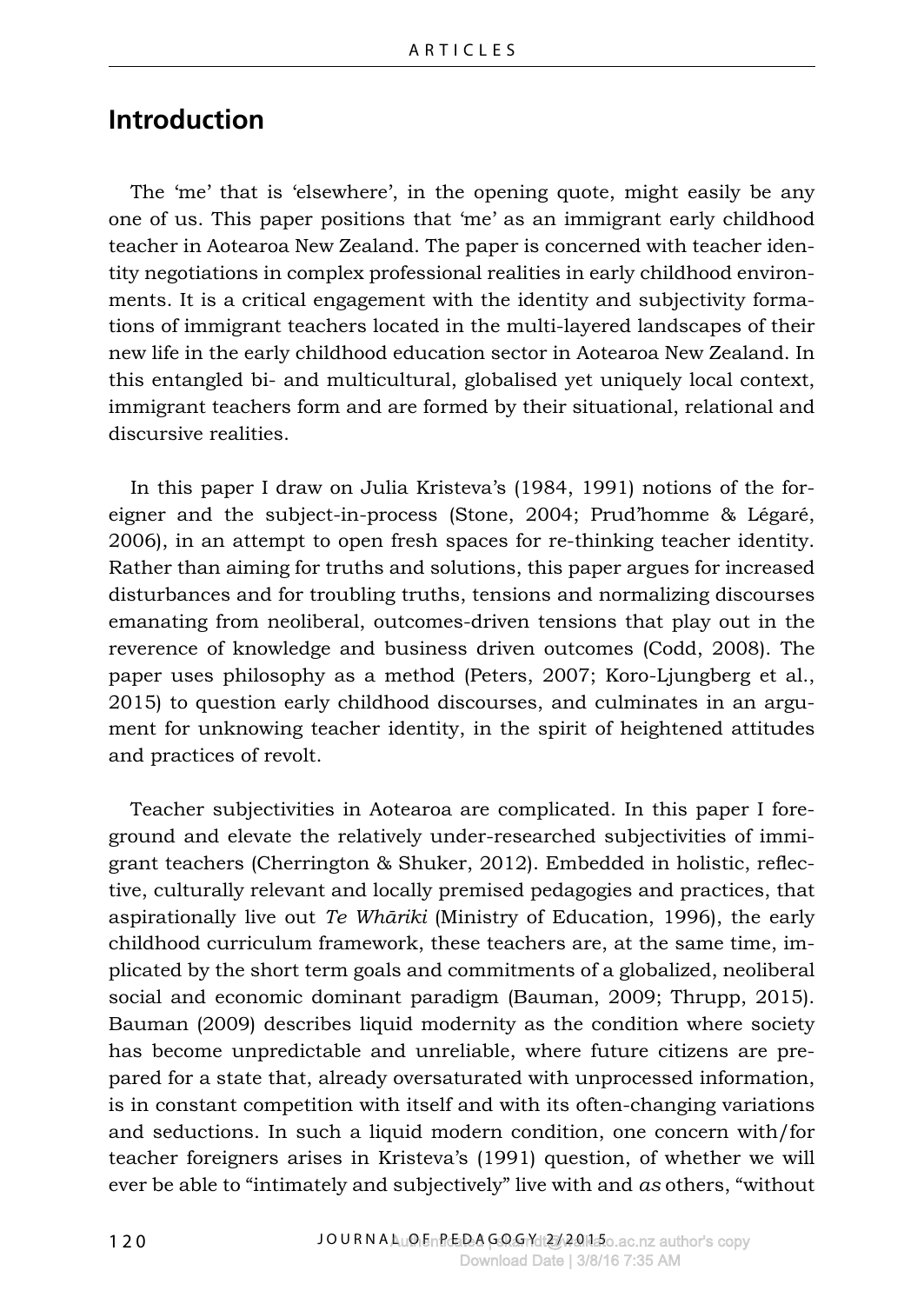ostracism and leveling"  $(p, 2)$  - not only in the way that we might expect children to 'play nicely' because 'we don't hurt our friends'. Rather, it implicates teachers in a deep and critical commitment to confront their orientations towards the Other and Otherness, to recognize both the Other foreigner *and* the foreigner that is within each of us. As Kristeva (1991) asserts, it is only when we recognize ourselves as foreigners, that we will be "spared detesting [the Other foreigner] in himself" (p. 1). Thus, the paper disturbs the homogenous simplicity of what is often promoted as 'rich and beautiful' diversity, by introducing into the complexity of teacher subjectivities the idea of the subject-in-process, through Kristeva's notions of the semiotic, and through her related concept, revolt.

# **Aotearoa's early childhood landscape**

The presence of immigrant teachers in early childhood settings in Aotearoa is not a new phenomenon. Aotearoa is a land of immigrants, and there are many teachers in early childhood settings, whose histories are linked to other places, and who grapple on various levels with the confrontations and (re-)negotiations explored here (Arndt, 2014a, 2014b). This paper highlights relatively recent concerns in the sector, arising out of the neoliberal educational reforms (Codd, 2008), of a rapid increase in the marketization and privatization of early childhood education (Mitchell, 2011, 2014; Mitchell & Brooking, 2007) and the unsettling and multiple professionalisms to which this public/private tension leads (Duhn, 2010). These pressures are further fuelled by an expectation that, more than ever before, early childhood education is seen as a key determinant of children's, and society's, future success (OECD, 2012). To fill teaching positions in this rapidly growing sector, in the late 2000s, the New Zealand government offered a number of initiatives, including granting overseas early childhood teachers, and their families, favourable status and conditions to immigrate (Arndt, 2015; Immigration New Zealand, 2011). Their arrival in the early childhood landscape dealt, on a surface level, with the problem of a teacher shortage – it filled the gaps in terms of numbers. Below that surface level, however, neoliberal forces wove a complicated web of deeply personal, often conflicting and painful, pangs of excitement and suffering, that also created new gaps – a "demented whirl" (Kristeva, 1991, p. 6) of emotions, realities and associations with language use, conceptions of home, dominant knowledges, and the professional expectations of being and becoming a teacher (Arndt, 2012).

Teaching teams continue to grapple with liquid modern practices of surreptitious marginalization and alienation of teacher foreignness. Mar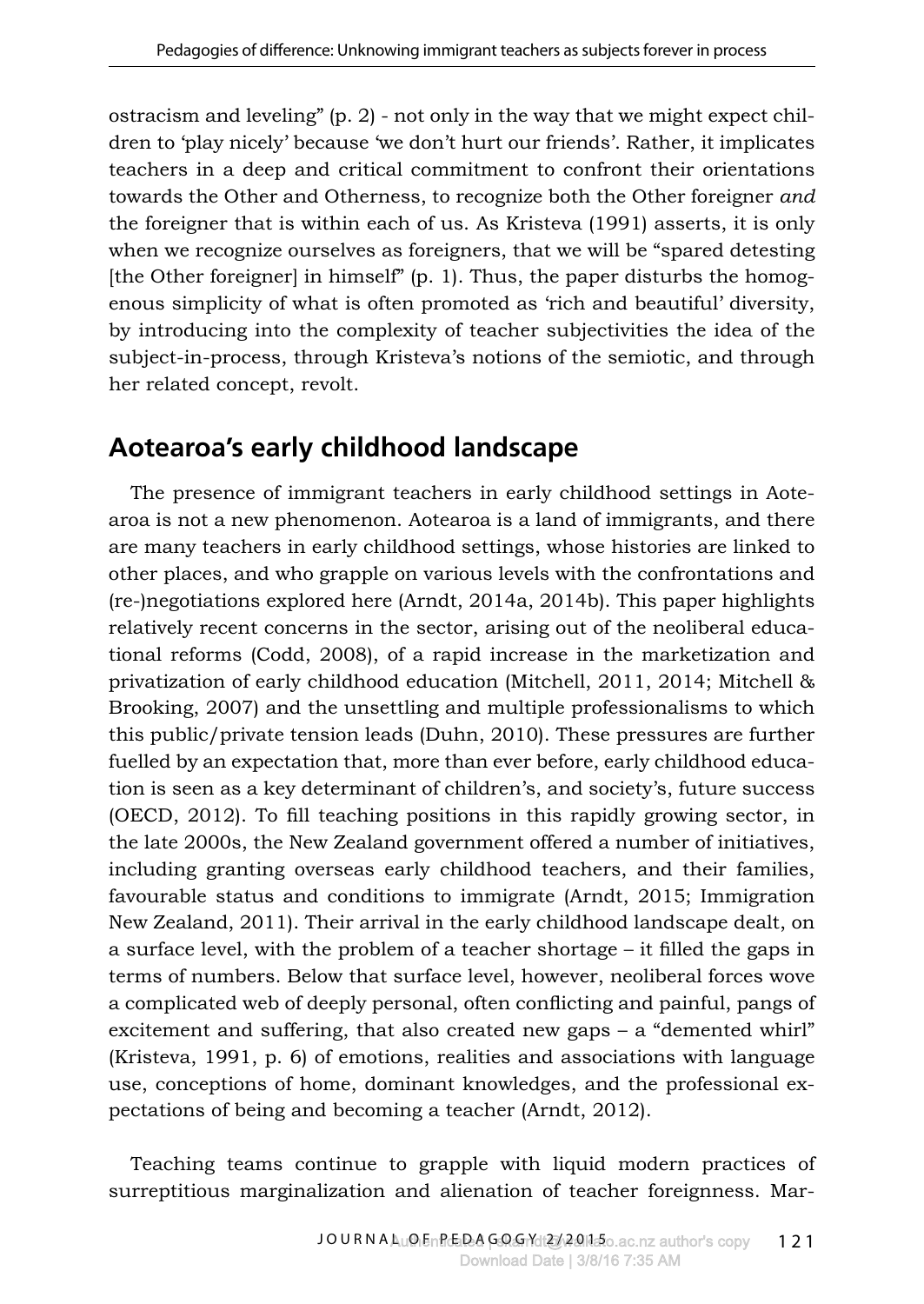ginalising practices become submerged within the dominant paradigm of 'celebratory' richness and diversity (Ministry of Education, 1996), further perpetuating ongoing societal biases (Robinson & Jones Diaz, 2006). The opportunities offered by the gap filling 'solution' to the early childhood teacher 'problem' have become clouded by marginalizing practices, for example, by disapproval of immigrant teachers' use of their home language, rituals and customs (Arndt, 2012). Such personal practices are well researched to represent a person's selfhood, to form and characterise identity, and to connect cultures and histories (Mohanty, 2003; United Nations Educational Scientific and Cultural Organization, 2010; Walsh, 2007). They are significant parts of an immigrant teacher's subjectivity, and their suppression risks serious consequences, potentially silencing not only the teacher's teaching self, but muting her sense of her very being, in a despondent "nonexistent eternity" (Kristeva, 1991, p. 16). Similarly, other aspects of teachers' lived, localized and historicized realities, recognized in Kristeva's philosophical, feminist work, and in other postcolonial, critical multicultural and intercultural research (Ahmed, Castañeda, Fortier, & Sheller, 2003; May & Sleeter, 2010; Rhedding-Jones, 2001, 2010 ), have become subjugated for immigrant teachers, within the dominant ideological 'welcoming diversity'. 'Welcoming diversity' becomes secondary to maintaining the veneer of a smoothly liquid – often pressured, outcomes focused – status quo. Such a condition leaves little space for critical problematizing and thought, about meaningful knowing, foreignness and encounters with the Other.

#### *Teacher foreigners*

Immigrant teacher identities are constantly evolving, and this critical analysis begins from Kristeva's premise that "there does exist an identity … mine, yours, but it is infinitely in construction, de-constructible, open and evolving" (Kristeva, 2008, p. 2). In other words, whatever we know about an Other remains always incomplete, and furthermore, it becomes obsolete the very moment that it becomes 'known'. In a liquidly modern, heavily privatized early childhood landscape, dominated by expectations of productivity, participation, and homogenised indicators of quality (Mitchell, 2014), this analysis examines understandings of 'open and evolving' immigrant teacher subjectivities, through the notion of the subject-in-process.

The subject-in-process has been referred to as a 'mystery'. It points to the possibility that teacher-subjects are never completely products only of their own experiences, but instead are always 'split subjects' that must "call [them]selves (continually) into question" (Stone, 2004, p. 124). This ques-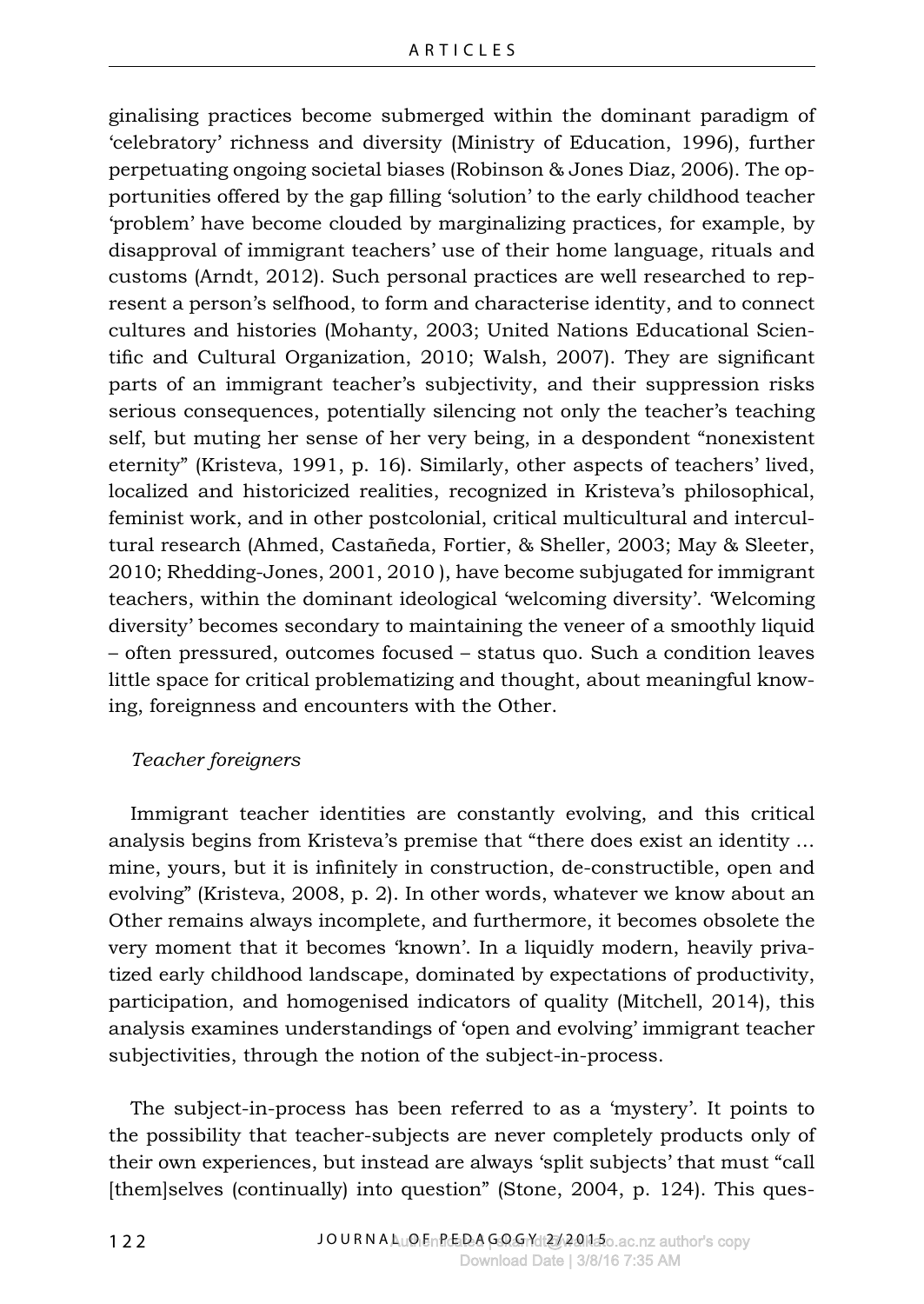tioning of our split selves and mysteries plays out the Freudian/Lacanian roots of Kristeva's theory, implicating both conscious and unconscious ongoing constructions. It points in particular to Kristeva's use of Lacan's theory, in which the evolving subject is related to a language, and where the "real body and the textual body are of a similar nature … as they are embodied in language" (Prud'homme & Légaré, 2006, p. 2). However, it demonstrates also her move beyond Lacanian psychoanalysis, as she develops the notion of the subject escaping from a logical structure and speech, through its concern with disruptive forces in its narratives, for example in 'tonality, rhythms, contradictions, meaninglessness, disruption, and silence' (Widawsky, 2014, p. 62). This is the element that she terms the semiotic (Kristeva, 1984; Ffrench, 1995), a central aspect of the subject-in-process, and of this re-imagining of knowing and unknowing immigrant teacher subjectivities.

#### *The semiotic*

The semiotic arises in Kristeva's connection between the meaning of life and language, through her psychoanalytic theory of the signification of the subject-in-process. Thinking further through Kristeva, the semiotic also challenges stagnating or fixed language, and develops instead a dynamic theory that "destroys logic" (Prud'homme & Légaré, 2006, p. 4), reflecting Kristeva's deliberate intention to negate unitary conceptions of life/language relationships, and to 'open pathways', where others saw a pessimistic impasse (Lechte, 1990; Oliver, 2002). The semiotic creates meaning in the signifying process, and in the construction of the self. It is a difficult notion to conceptualise, without first considering what is meant by the symbolic. The symbolic co-exists with the semiotic, and, following Kristeva (1984), is that which gives a process of signification its structure  $-$  it is the structural government of symbols, such as grammatical rules, for example, in language. The symbolic creates the structuring rules of a theory, and of a subject, and the semiotic exists alongside the symbolic, to demonstrate "the heterogeneity of meaning" (Prud'homme & Légaré, 2006, p. 4). The semiotic allows for the nuances, rhythm, tone, the poetic, and what Kristeva calls the musicality, that arise in the drives and energy that shift and collide between the semiotic and the symbolic order. It is through the semiotic that the rhythms, tones and drives are discharged (Oliver, 2002).

For immigrant early childhood teachers, the notion of the symbolic might apply to such governing/structuring bodies as education ministries, both in their home country and in Aotearoa, or licensing authorities such as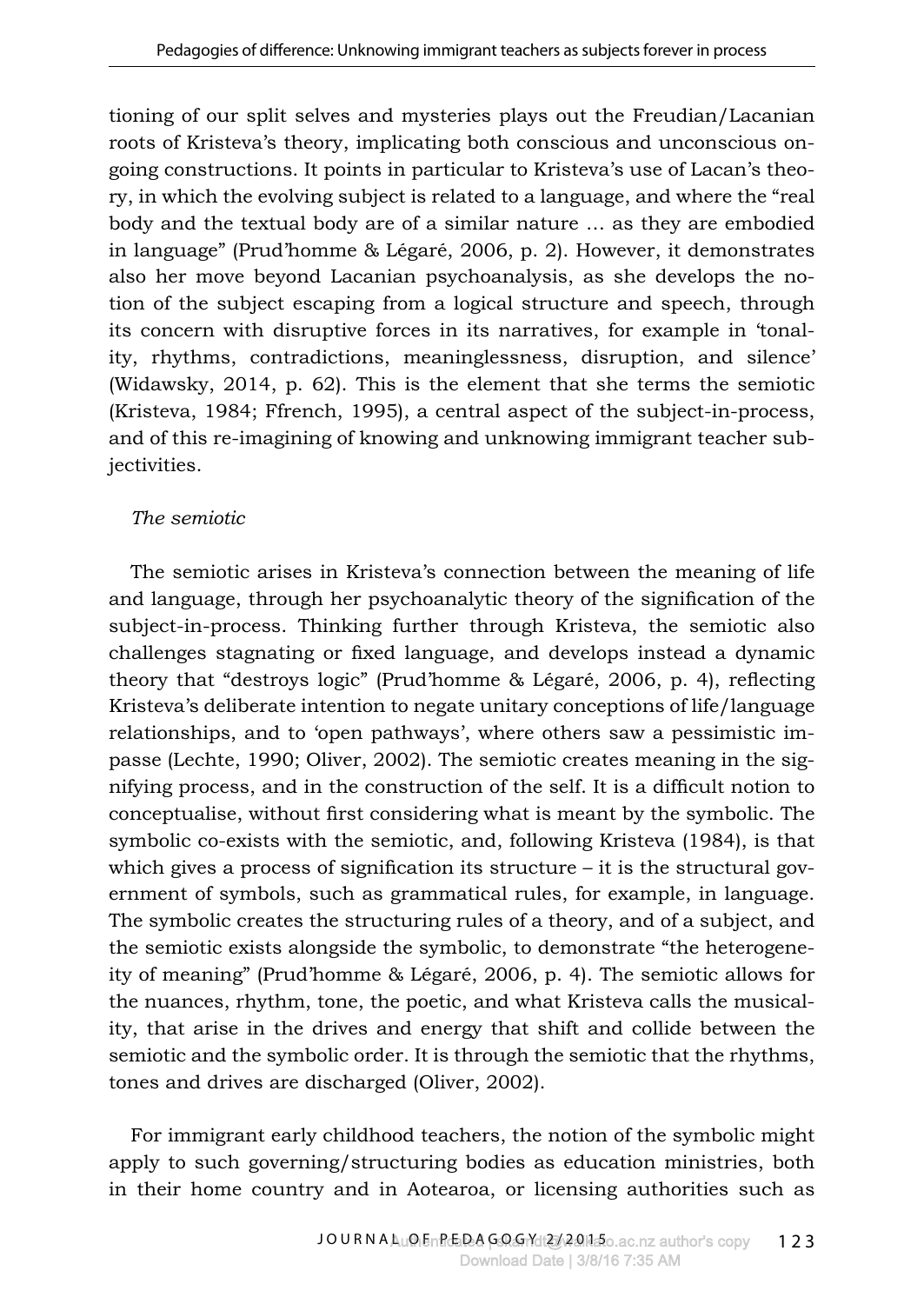the Education Council (which sets the professional standards of teachers, and, crucially, for immigrant teachers it is responsible for the recognition of their overseas qualifications for teacher registration in Aotearoa (TeachNZ, 2015)). It can be seen as the governing authorities, policies and prescriptions, by which teachers are regulated, and regulate themselves. If we allow ourselves to take this view, the semiotic then, has to do with how teachers feel, experience, interpret, read, and engage with such symbolic governance. In short, "the semiotic element makes symbols matter" (Oliver, 2002, p. xv). The semiotic then makes a space for the meaning that comes to exist in response to the governing structure, rules and regulations. It is through the semiotic that the emotions, memories, and desires that the governance evokes are formed. These drives then underpin how teachers carry out the required tasks to meet the regulations. Through this lens, the symbolic and the semiotic are inseparable – the individual subject is always both semiotic and symbolic (Oliver, 2002). The immigrant teacher's on-going process of signification and subjectification can be seen as occurring through the semiotic in a number of ways: it links the subject to its context; it counters the homogeneity of the symbolic structure; it pre-exists the subject; and it energises the subject. A further exploration of each of these elements illustrates the non-unitary way in which immigrant teacher foreigners as subjects-inprocess are continually called into question.

## **The semiotic links the subject-in-process to its context**

The semiotic plays out in the immigrant teacher's new early childhood context by recognising the 'signifying, communicative aspect' of her social and cultural life (Lechte, 1990). This includes her new community, her beliefs, and the new challenges that she encounters in her teaching. Semiotic meaning making, driven by her rhythms, tones and energy – emerge in her pleasure, or desire, as well as in her abjection, fear, disgust, or hatred in her new situation. It connects her to her context, but not in an event, feeling or identifiable 'thing' that can be captured. The semiotic lies mostly in the unconscious, and it 'speaks' – that is it gives meaning, or signifies - in ways that the teacher can't hold on to or necessarily describe. The semiotic can be seen as that which is often repressed or marginalised in society. In teaching, it can be seen as the complex factors that make it difficult to generalize practices into universal quality prescriptions, or into simplified processes, or ways of thinking (Sadehi, 2012). In connecting the immigrant teacher to her surroundings, the semiotic element thus explains that understandings of, or responses to, the symbolic environment are formed in a far deeper inner self of each individual, in the unconscious, than what could be either mold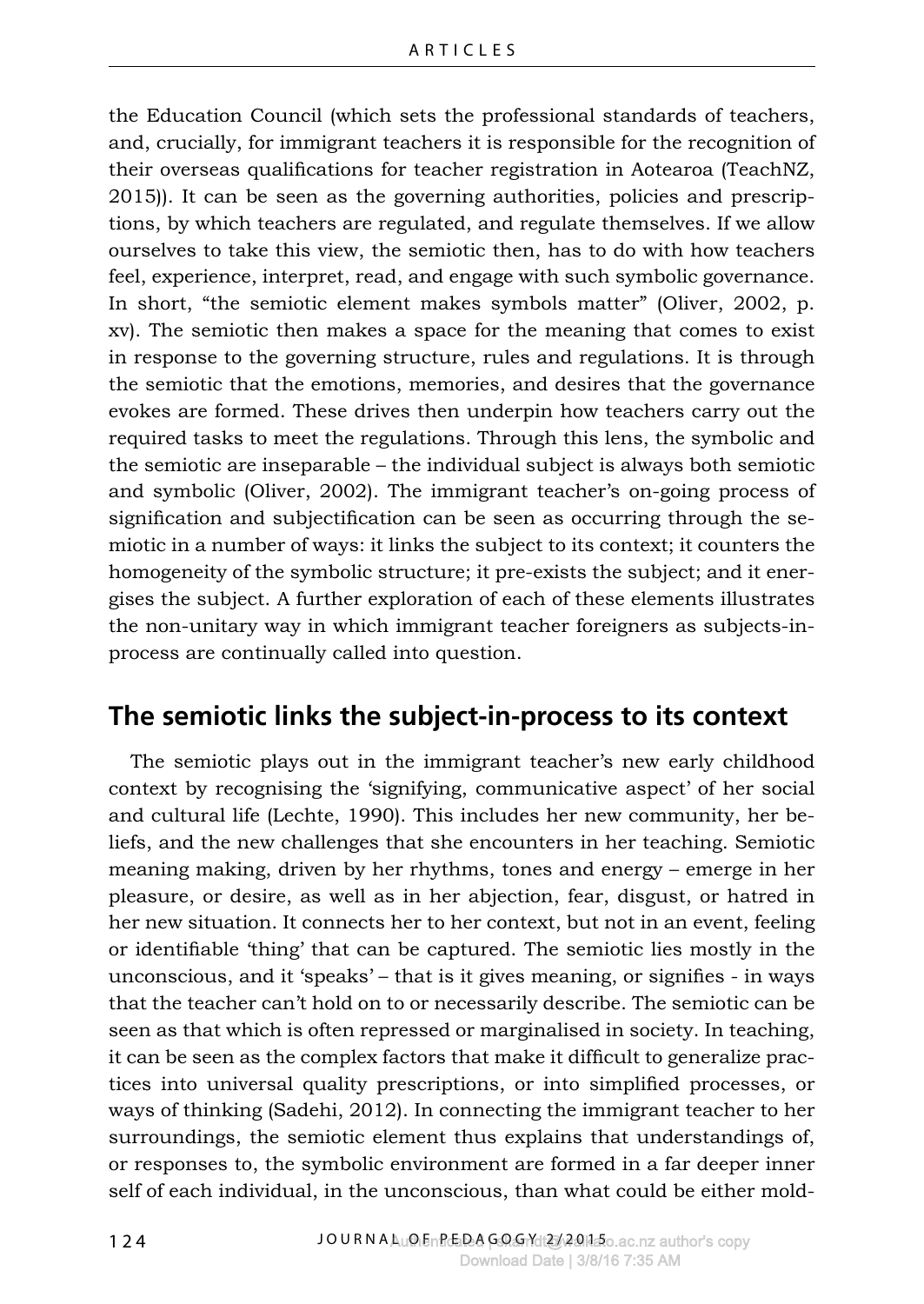able or predictable, by the immigrant teacher herself or by others around her. It has been described as the "uncanny strangeness" (Kristeva, 1991, p. 83) of meaning, and is crucial for the immigrant teacher's forming subjectivity, even when it is felt as a frightening, unnamable sense, as without it she risks slipping into a homogenous lack of meaning and emptiness.

# **The semiotic counters the homogeneity of the symbolic structure**

The symbolic structure of a context thus represents the regulatory rules that govern the way that the context operates. Following this thinking, the symbolic structure of the subject can be seen as the written or unwritten rules by which the subject is governed, including dominant norms, orientations and paradigms, that shape ways of being and becoming within society – or within a new teaching team. This symbolic structure of the subject is related in psychoanalysis to the ego, to what is knowable, the stasis, its stability (Oliver, 2002). Kristeva's semiotic 'attacks' this stasis (Prud'homme & Légaré, 2006) – it is the unknown that underlies the behaviours, actions, and ways of being: the ways in which they are performed. The semiotic 'attack' adds complexity to the known, conscious, symbolic structure, whereby such meaning "is not the unified product of a unified subject; rather, meaning is Other and as such makes the subject other to itself" (Oliver, 2002, p. xviii).

Seen through Kristeva's linguistic lens, the semiotic is the poetic "translinguistic" (Kristeva, 1984, p 90) disruption to the symbolic linguistic structures (of grammar, or syntax, for example), it breaks the mould, transgresses rules, as it conveys meaning and significance, as it goes beyond language. By othering the subject, it heterogenises expectations and rules, through the fluid, unknown energies that "move through the body of the subject" (Kristeva, 1984, p, 93). The semiotic thus constantly re-constructs the teacher foreigner subject unconsciously, and unpredictably. Seen within a teaching team, the semiotic might be that which motivates individual teachers' energies and drives to interrupt normalized, homogenous ways of being and working. It might be that drive emanating from discomfort – or excitement – 'gut' feelings, the difficult to pin down sensations that nevertheless cause teachers to avert, distort, pursue and elevate, or abandon, actions, practices or beliefs. It could thus also be the unconsciously arising sensation that leads to rejection, of what is intolerable, inexplicable, but essentially impacting on teachers, teaching and relationships. Fitting with immigrant teachers' ontological and epistemological in-betweenness, the semiotic enables the passage between symbolic systems – between the old and the new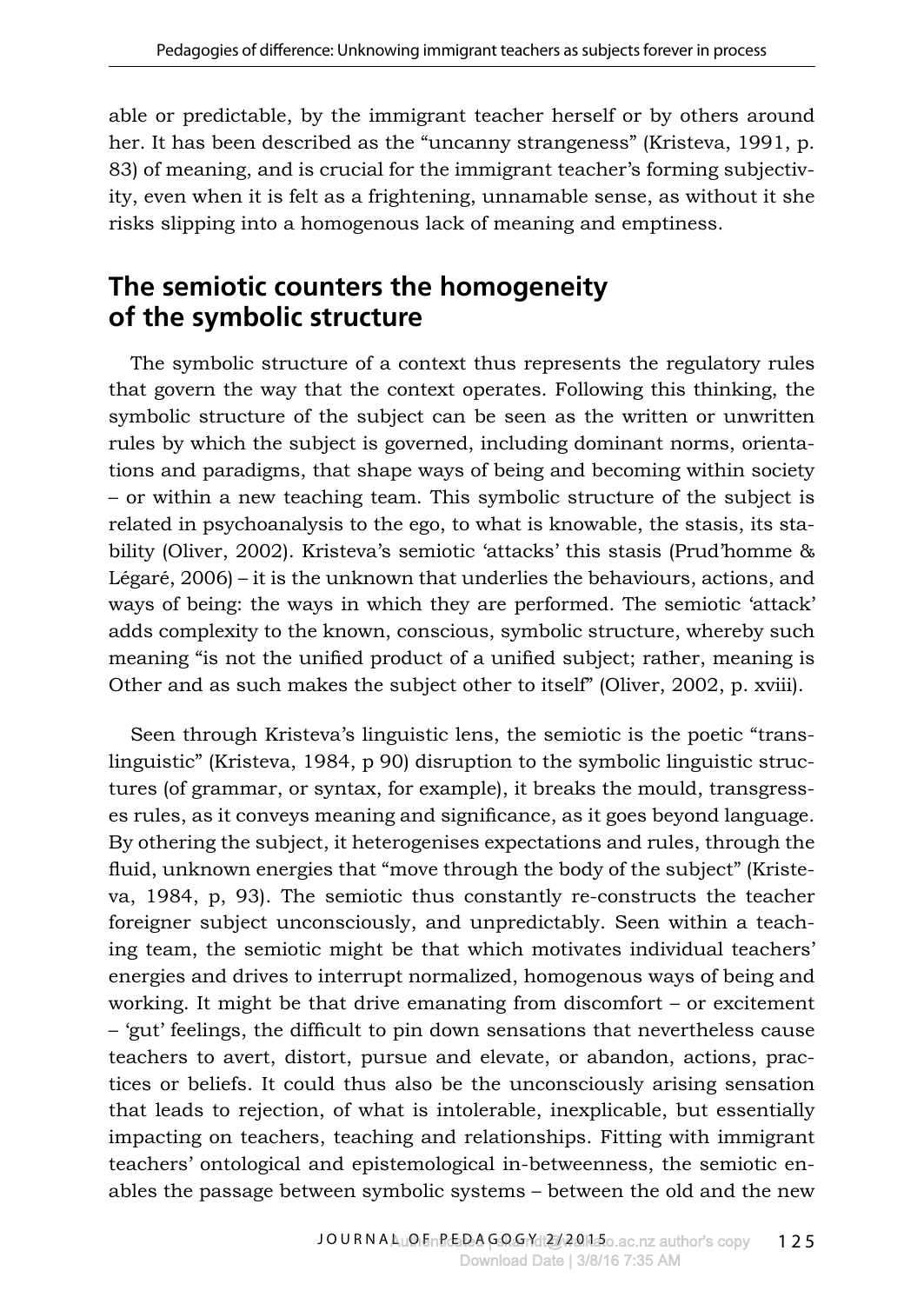place/space. It complicates these intertextual processes (Kristeva, 1986), where teacher subjectivities are always inscribed with previous realities, as well as with those that are current. Its intertextuality once more alludes to the unpredictability and on-going nature of subjects in process.

#### **The semiotic pre-exists the subject**

If we follow Kristeva's view on the occurrence of the semiotic, it can be seen as similar to the maternal body, in that it exists before the subject itself. Its elements and drives are a pre-existing environment in which the subject comes about and continues to be formed. In this sense the semiotic reaffirms the subject-in-process as irreducible to a particular theory of understanding (Kristeva, 1984), and opens up the idea of the subject to "this other scene of pre-symbolic functions" (p. 95), that transgresses knowing. In this sense it is also known as "a space of mobility" (Prud'homme & Légaré, 2006, p. 2), that introduces movement in the subject, away from the static unitary subject, to one in process: this state of ongoing renewal emanates from a semiotic *chora*, in the realm of the unconscious. The notion that the semiotic pre-exists the subject, and moves it beyond the ego, stasis, and the symbolic, underlies the uncertainty arising in swings between, for example, foreigners' elevations and misery, stability and instability, or what Kristeva (1991) describes as being in love with absence, …[and] exquisitely depressed," torn between being "always elsewhere, …[that] belong nowhere" (p. 10).

For immigrant teacher subjects such an uncertainty alerts us to a fresh possibility: that a semiotic element exists within the unconscious, that creates, forms, responds to and drives unseen, unrepresentable, untouchable signifying and subjectification. In its pre-existence of the subject, the semiotic involves an ethics of love, imaginable through Kristeva in a similar way to a pre-existing maternal love, that underpins our drive to believe, and to care. Love is also the very "aim and method" of psychoanalysis (Stone, 2004, p. 129), and, in channeling such 'love' towards the individual, and towards society, could be seen as similar to teachers' moral, ethical commitments, to children, and their families and communities. This semiotic element of love plays out as we confront the "possibility or not of *being an other*" (Kristeva, 1991, p. 13), for example, in response to Kristeva's question of this intimate and subjective possibility. The semiotic thus implicates teachers in a team in their responses to and interactions with the immigrant teachers in their midst. Differences, transgressions of norms, the non-banality of subjectivities and ways of being become meaningfully interwoven, through this semi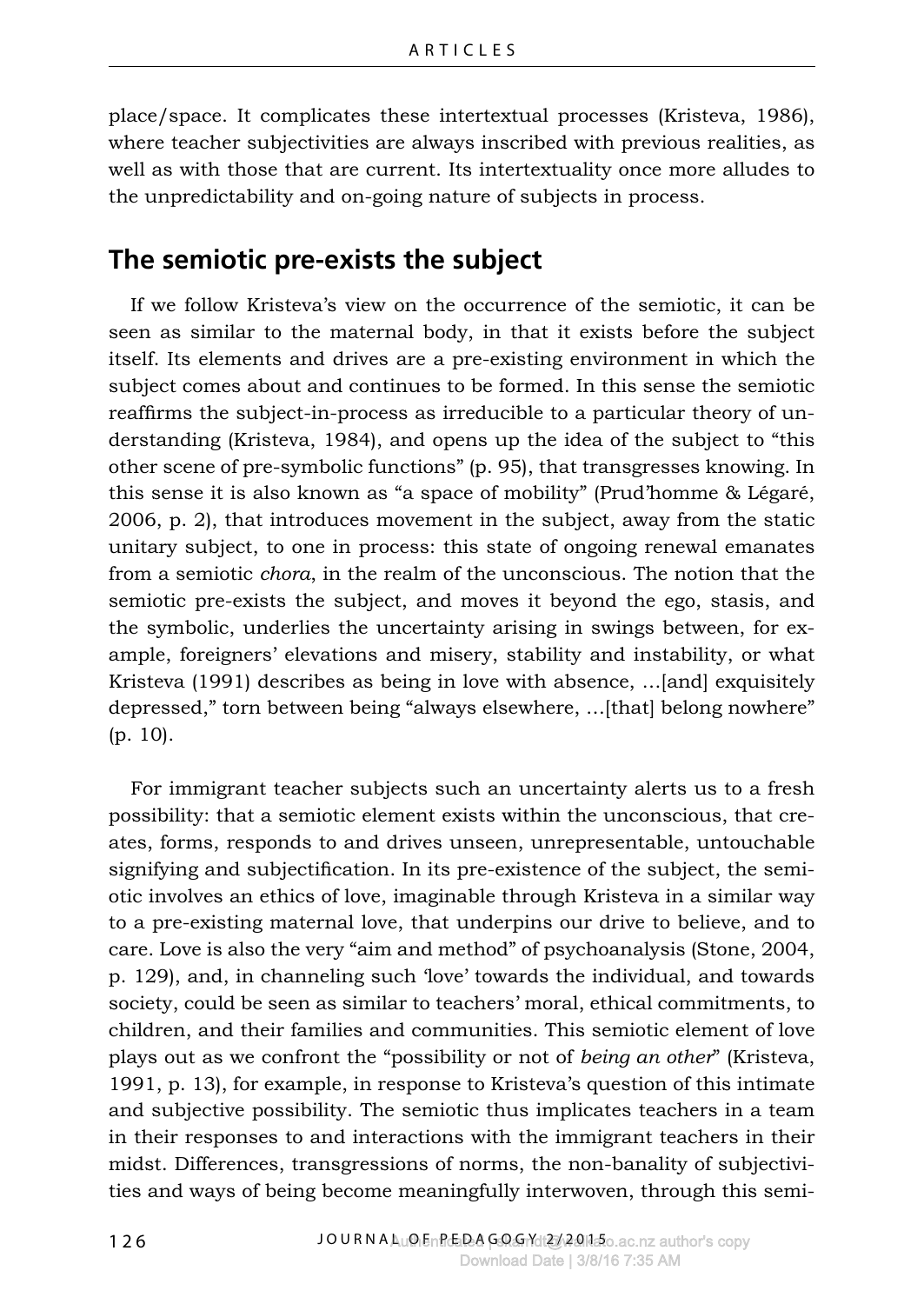otic ethic of love, for all others in the early childhood setting, rather than remaining an individual, isolating, labeled foreignness burdening immigrant teachers alone. Through such unplannable and unknowable notions, the semiotic also energises the subject.

# **The semiotic energises the subject-in-process**

The heterogeneous forces that the semiotic represents, and their unknowability, form and perform the affective, emotional, sensual drives and impulses in developing subjectivities (Sadehi, 2012; Widawsky, 2014). The semiotic realm allows 'music', or poetry, to complicate the forming subject, and its ongoing negotiation (Kristeva, 1984). Reaffirming its 'translinguistic' nature, it "expresses the unspeakable and the frightening … the things that language leaves out" (Iannetta, as cited in Sadehi, 2012, p. 1492). It allows the processing of what we 'sense' about a situation, group or person. Kristeva's notion of the semiotic can be seen as energizing in its potentiality, in the subject's being and becoming, through the expulsions and rejections that drive its constant renewal (Prud'homme & Légaré, 2006). For the immigrant teacher, recognizing the semiotic validates her often uncategorisable, indescribable bodily and mind reactions to situations, individuals or ideas.

# **A crisis in confidence**

These insights into the semiotic open new possibilities for immigrant teachers, as subjects-in-process in their new Aotearoa physical and educational place. In the global knowledge exchange/educational milieu, opportunities abound for teachers to travel, migrate and explore diverse teaching situations that are geographically removed, and often very different from, their home teaching environments. For Kristeva (1991) foreignness is "a separation from one's origins – from the mother(land) – and the assumption of an orphan status. The foreigner becomes rootless, a wanderer in exile, living different guises, taking on different personas in a life of the mask" (p. 81). Such conceptions disturb the expectations in the educational discourse, for example, that diversity needs to be managed and ought unquestionably to be known and celebrated (Baldock, 2010; Ho, Holmes, & Cooper, 2004).

This disturbance plays out for early childhood teachers, for example, in the perceived need to know themselves, and those around them, to inform their teaching and their colleagues. Particular models of reflective practice are promoted as useful strategies to do so. Teachers are urged by governing bodies, supervisors, teacher educators and practicum guidelines to engage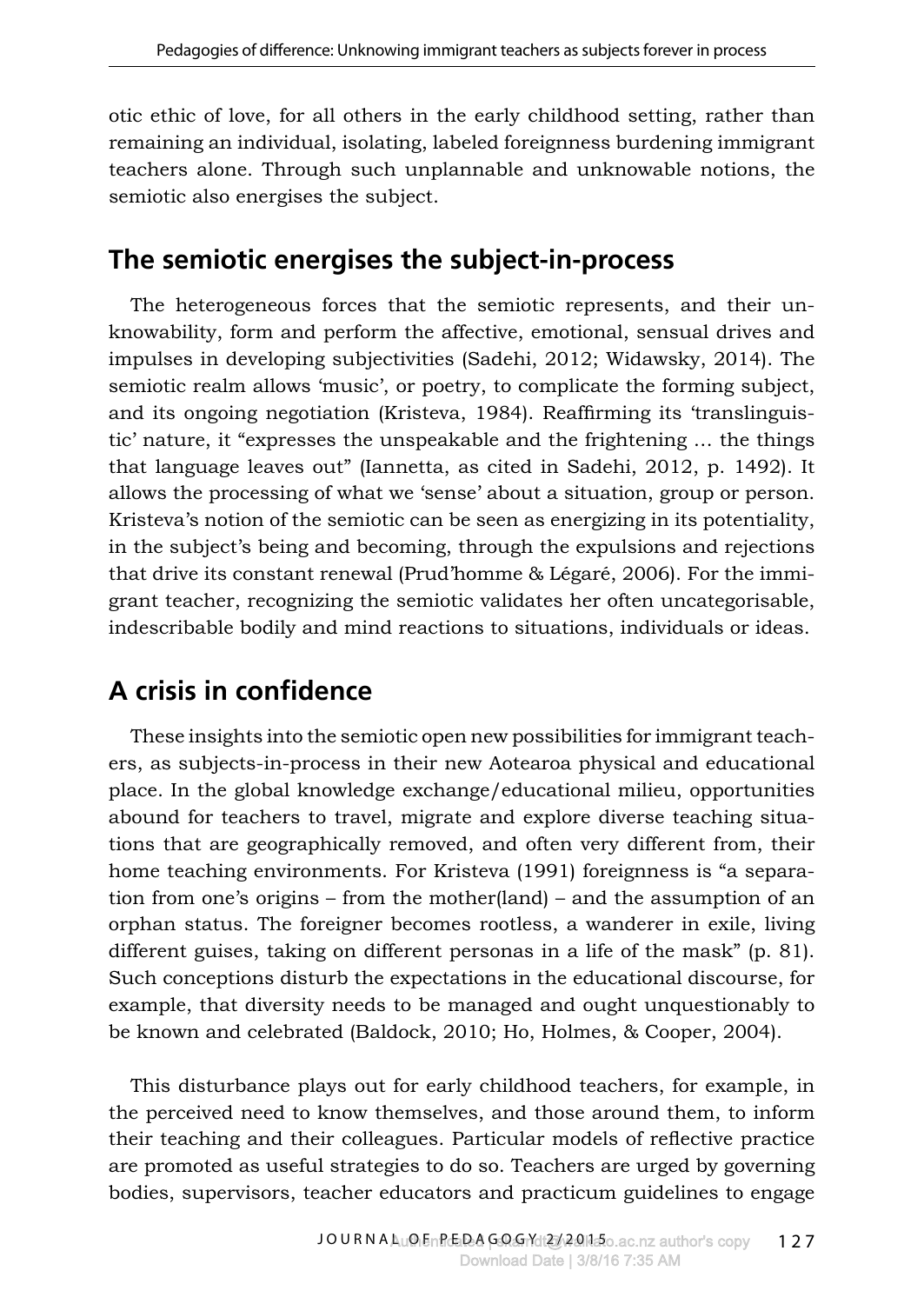with their practice in a reflective way, to theoretically inform and position their teaching. Some time ago, Schön (1983) worried that there is a serious error in assuming that effective practice must be grounded in scientific theory, and he questioned attempts to fit teaching within scientific paradigms, claiming that this leads to a professional 'crisis of confidence' (Schön, 1983). Later, Brookfield (1995) echoed this concern with justifying and knowing practice, since "teaching can never be innocent" (p. 1), and "we can never have full awareness of our motives and intentions" (p. 1). He challenges teachers to better understand and critically reflect, pointing out that teaching is not always as straight-forward as it seems.

These authors challenge teachers to interrogate taken for granted assumptions, and highlight the uncertainty inherent in this complex relational thing called teaching. Their ideas align with the notion of the semiotic, in recognizing the unknowability of the subject, and the unconscious nature of some influences on subjectivities and on teaching. At the same time however, contradictory suggestions for yet more 'how to' models are promoted to solve the vexed problem of knowing the 'authentic' teaching self (O'Connor & Diggins, 2002). While such suggestions offer practical techniques and strategies for engaging with teaching colleagues, including ways to know and understand teachers and their pedagogies, the relevance and effectiveness of models, suggesting 'what works', as appropriate and valid remains questionable (Biesta, 2010), and, in light of the semiotic heterogenous ongoing renewal, even risky and dangerous. Reflective practice models that are applied across teaching contexts and realities may exacerbate the 'masking' of the teacher, by inadvertently silencing that which the teacher is unable to 'recall' from an unconscious semiotic realm, which she herself does not know. They could thus lead to a deepening of the crisis of confidence, and as such, threaten the fresh insights and possibilities raised in an increased recognition of semiotic, poetic energies in the subject-in-process.

## **Revolt**

In a climate saturated with the rhetoric – and crisis - of teacher professionalism, authenticity, and knowing/knowable teacher identity, confronting immigrant teacher subjectivities offers an opportunity to re-think orientations towards their professional identity. A Kristevan semiotic lens affirms that we should not only resist attempts to fit teacher subjectivities into scientific theories or models, but further, that teacher subjectivities are so unknowably and ongoingly formed by unconscious energies, that they elude conscious knowing. Furthermore, conscious reflective attempts to know the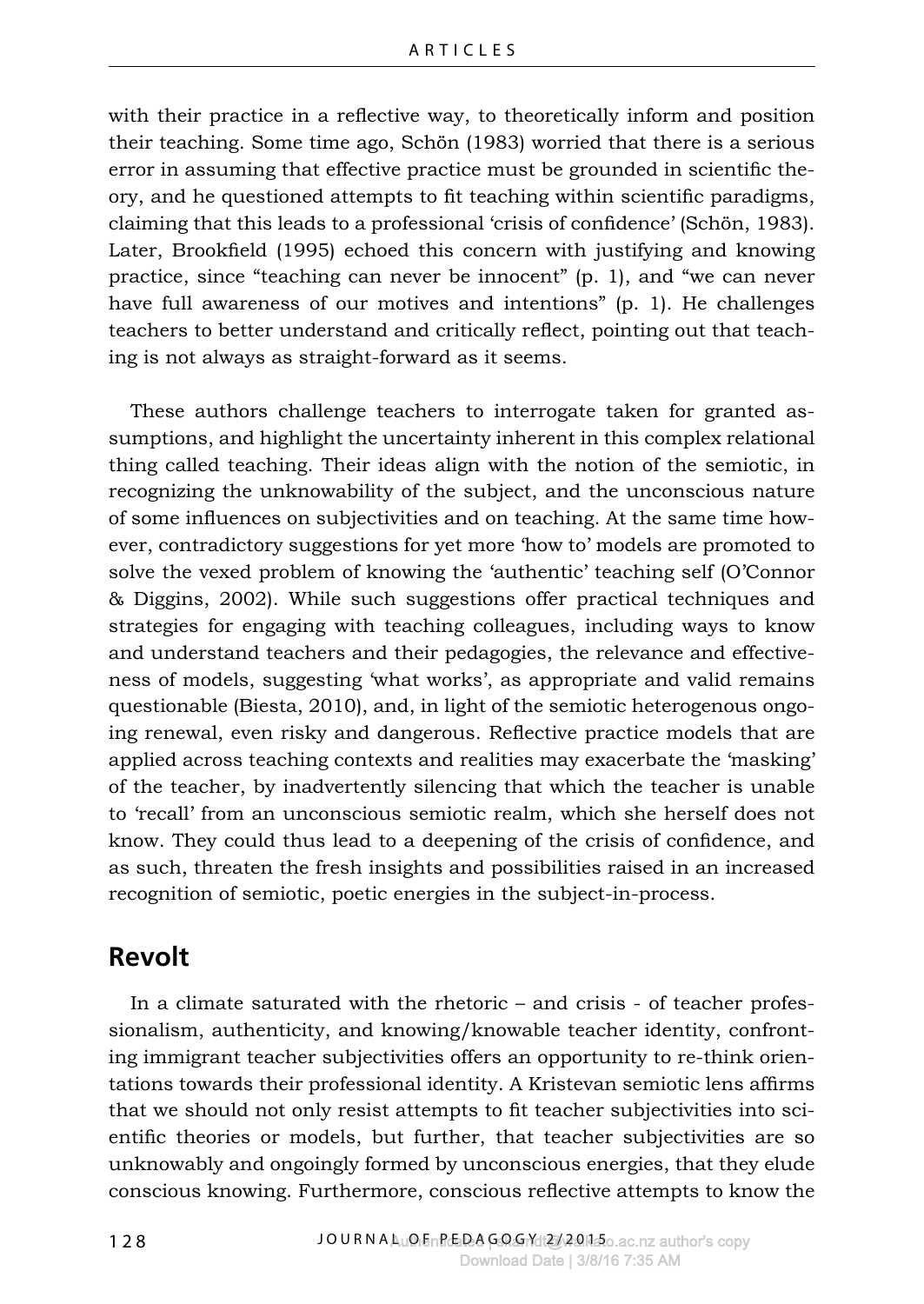subject re-emphasise the opposite, as teacher subjectivities can be known only within the stasis of the status quo, and the already known symbolic written or unwritten rules and structures. Kristeva's final semiotic element: the notion of revolt offers a further perspective.

An attitude and practice of revolt commits teachers to the critical engagements necessary to live well with and *a*s the Other (Kristeva, 1991). Revolt requires puzzlement, an understanding of non-knowledge, through "a state of permanent questioning, of transformation, change, an endless probing of appearances" (Kristeva, as cited in Stone, 2004, p. 133). As a vital and transformative process of re-negotiation, revolt involves all teacher subjects 'infinitely in construction', entangled within conflicting ideals and settings, in critical, deep, confronting thought. A 'need to know' is emblematic of what Kristeva (2000) sees as a contemporary lack of revolt, which she too sees as a crisis. Revolt therefore opens a space for immigrant teacher Otherness, and demands a practice of not only living with and supporting the current system, but of active rebellion (Tesar, 2015). It insists on a questioning stance, towards dominant expectations and unitary understandings, to recognize the complex intricacies that arise in the semiotic, and the subjectin-process.

## **Concluding comments**

Immigrant teachers' 'infinitely in construction' subjectivities reveal insights as well as a crisis within the Aotearoa early childhood landscape. In a space and place where unpredictable, unstable short-term goals and expectations override long term commitments, perseverance and aspirations, measurable, superficial knowledges tend to become elevated. Uneasiness, hard work and holistic, creative knowledges that may not lead to immediate results can very often become side-lined. This paper has elevated a focus on immigrant teachers in this neoliberal Aotearoa early childhood landscape. Aspects of Kristeva's theory on the subject-in-process and the semiotic, have opened up some critical questions that expose the unknowability of immigrant teacher subjectivities.

Perhaps immigrant teachers' grapplings with their ongoing subjectifications, in their new location and teaching team, reveal more than their own pedagogical and cultural struggles? Through the unconscious and the semiotic, Kristeva's thinking points to the impossibility of certain knowledges, answers, plannable practices, or celebrations, that 'showcase' immigrant teachers' cultures, for example. This analysis has revealed a certain crisis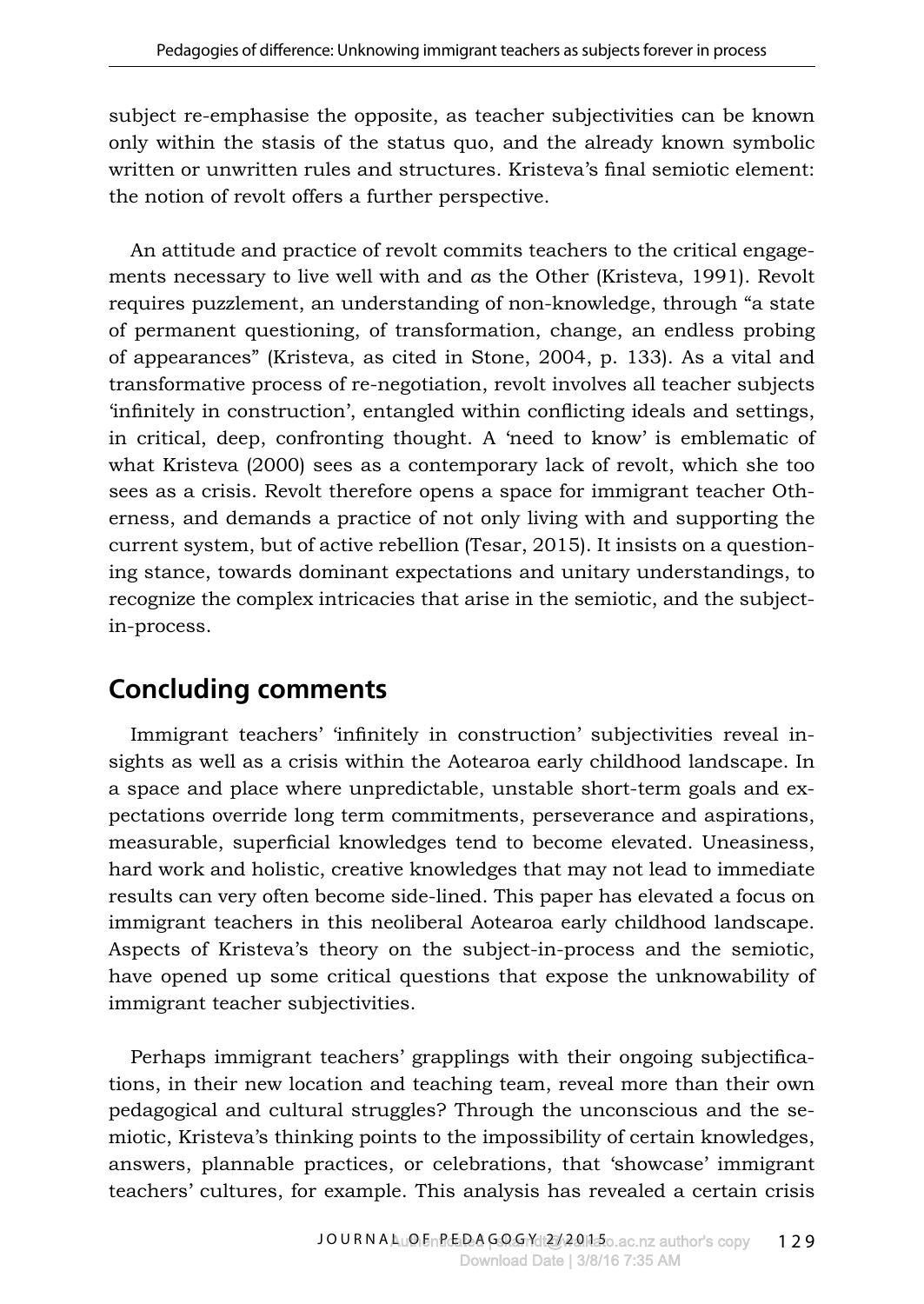of quick-fix reflective habits, and short-term solutions aimed at knowing teacher subjectivities, and the notion of revolt to challenge this dominant need to know. In emphasising teacher identities as on-goingly in construction, this paper has shed fresh light on ways of *un*knowing not only immigrant teachers, but all teacher subjectivities in Aotearoa early childhood education.

### **References**

Ahmed, S., Castañeda, C., Fortier, A.M., & Sheller, M. (2003). *Uprooting/regroundings: Questions of home and migration*. Oxford, UK: Berg.

Arndt, S. (2012). *Foreigners, immigrants, otherness: A philosophical analysis of complications, delights and tensions*. Unpublished Masters Thesis. Faculty of Education, School of Critical Studies. The University of Auckland.

Arndt, S. (2014a). Re-thinking pedagogies: Recent migrants in Aotearoa New Zealand early childhood settings. In H. Hedges & V. Podmore (Eds.), *Early childhood education: Pedagogy, professionalism and policy* (pp. 58-71). Auckland, New Zealand: Edify Ltd. Arndt, S. (2014b). Shifting realities: Immigrant teacher transitions into early childhood settings in Aotearoa New Zealand. *Early Childhood Folio, 18*(2), 28-32.

Arndt, S. (2015). Otherness 'without ostracism or levelling': Towards fresh orientations to teacher foreigners in early childhood education. *Educational Philosophy and Theory*.

Baldock, P. (2010). *Understanding cultural diversity in the early years*. London: SAGE Publications Ltd.

Bauman, Z. (2009). Education in the liquid-modern setting. *Power and Education, 1*(2), 157-166.

Biesta, G. (2010). Why 'what works' still won't work: From evidence-based education to value-based education. *Studies in Philosophy and Education, 29*, 491-503.

Brookfield, S. (1995). *Becoming a critically reflective teacher*: San Francisco : Jossey-Bass.

Cherrington, S., & Shuker, M.J. (2012). Diversity amongst New Zealand early childhood educators. *New Zealand Journal of Teachers' Work, 9*(2), 76-94.

Codd, J. (2008). Neoliberalism, globalisation and the deprofessionalisation of teachers. In V. Carpenter, J. Jesson, P. Roberts, & M. Stephenson (Eds.), *Ngā kaupapa here: Connections and contradictions in education* (pp. 14-24). South Melbourne, Australia: Cengage Learning.

Duhn, I. (2010). 'The centre is my business': Neo-liberal politics, privatisation and discourses of professionalism in New Zealand. *Contemporary Issues in Early Childhood, 11*(1), 49-60.

Ffrench, P. (1995). *The time of theory: A history of Tel Quel (1960-1983)*. Oxford, UK: Clarendon Press.

Ho, E., Holmes, P., & Cooper, J. (2004). Review and evaluation of international literature on managing cultural diversity in the classroom. Wellington, New Zealand: Ministry of Education and Education New Zealand.

Immigration New Zealand. (2011). Essential skills in demand lists review. Retrieved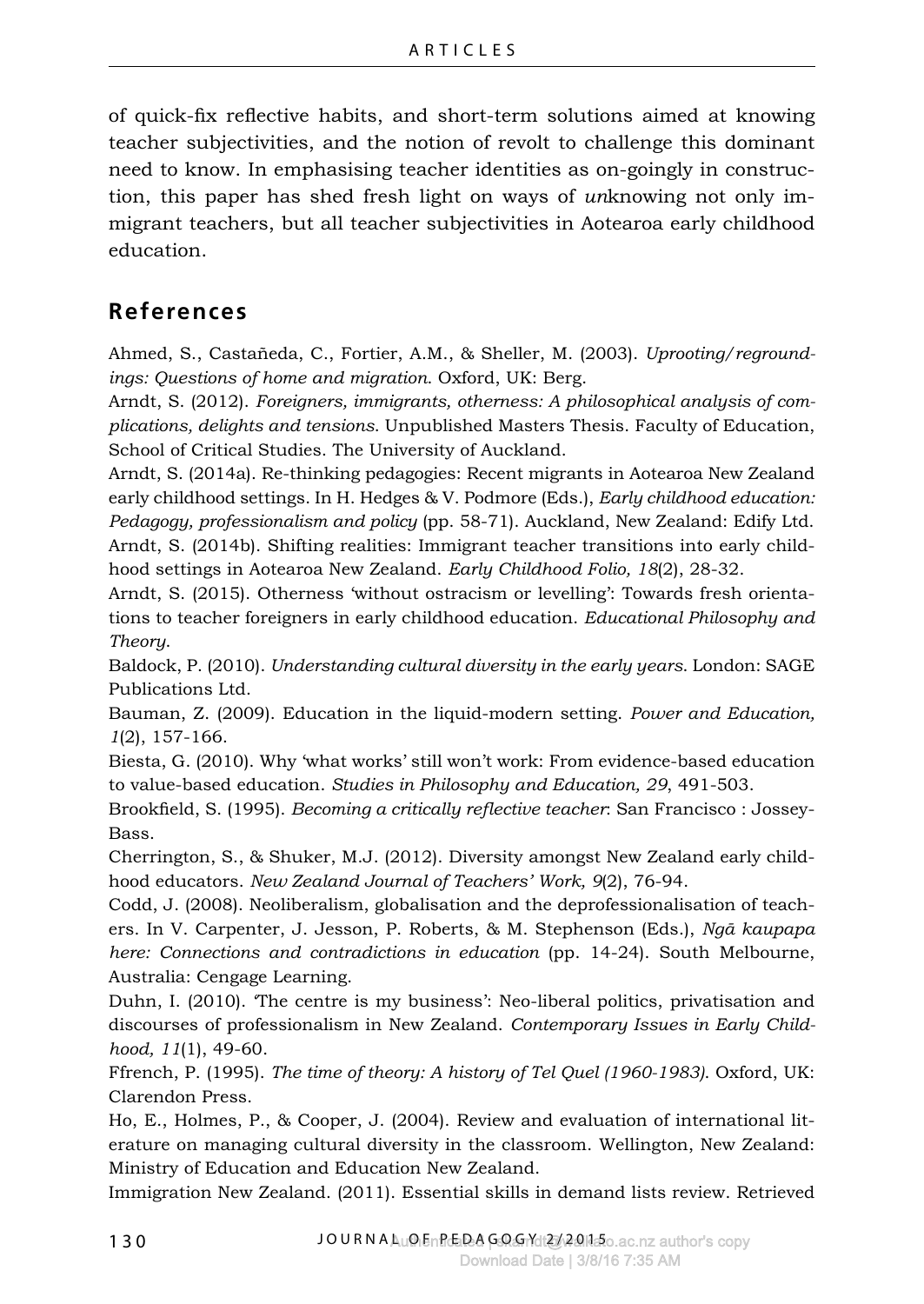from http://www.immigration.govt.nz/migrant/general/generalinformation/news/ esidreview.htm

Koro-Ljungberg, M., Carlson, D., Tesar, M., & Anderson, K. (2015). Methodology brut: philosophy, ecstatic thinking, and some other (unfinished) things. *Qualitative Inquiry, 21*(7), 612-619.

Kristeva, J. (1984). *Revolution in poetic language* (M. Waller, Trans.). New York, NY: Columbia University Press.

Kristeva, J. (1986). Word, dialogue and novel. In T. Moi (Ed.), *The Kristeva Reader* (pp. 34-61). Oxford, UK: Blackwell Publishers Ltd.

Kristeva, J. (1991). *Strangers to ourselves.* New York, NY: Columbia University Press. Kristeva, J. (2000). *Crisis of the European subject* (S. Fairfield, Trans.). New York, NY: Other Press.

Kristeva, J. (2008). *"Does European culture exist?"*. Paper presented at the Dagmar and Václav Havel Foundation VIZE 97 prize, Prague Crossroads. http://www.vize. cz/download/laureat-Julia-Kristeva-en-speech.pdf

Lechte, J. (1990). *Julia Kristeva*. London, UK: Routledge.

May, S., & Sleeter, C.E. (2010). *Critical multiculturalism: Theory and praxis*. New York, NY: Routledge.

Ministry of Education. (1996). *Te Whāriki - he whāriki mātauranga mō ngā mokopuna o Aotearoa: Early childhood curriculum*. Wellington, New Zealand: Learning Media.

Mitchell, L. (2011). Enquiring teachers and democratic politics: transformations in New Zealand's early childhood education landscape. *Early Years: An International Research Journal, 31*(3), 217-228.

Mitchell, L. (2014, 2 December). Put children's education before shareholders, *The New Zealand Herald*. Retrieved from http://www.nzherald.co.nz/nz/news/article. cfm?c\_id=1&objectid=11367139

Mitchell, L., & Brooking, K. (2007). First NZCER national survey of early childhood education services. Wellington, New Zealand: New Zealand Council for Educational Research Te Runanga o Aotearoa mo te Rangahau i te Matauranga.

Mohanty, C.T. (2003). *Feminism without borders: Decolonizing theory, practicing solidarity*. London, UK: Duke University Press.

O'Connor, A., & Diggins, C. (2002). *On reflection: Reflective practice for early childhood*. Lower Hutt, New Zealand: Open Mind Publishing.

OECD. (2012). Executive summary *Starting Strong III: A quality toolbox for early childhood education and care* (Vol. III): OECD.

Oliver, K. (2002). Kristeva's revolutions. In K. Oliver (Ed.), *The portable Kristeva* (pp. xi-xxix). New York, NY: Columbia University Press.

Peters, M.A. (2007). Editorial. Philosophy of early childhood education. *Educational Philosophy and Theory, 39*(3), 223-224.

Prud'homme, J., & Légaré, L. (2006). The subject-in-process. *Signo (online),* Rimouski, Quebec. Retrieved from http://www.signosemio.com/kristeva/subject-inprocess.asp.

Rhedding-Jones, J. (2001). Shifting ethnicities: 'Native informants' and other theories from/for early childhood education. *Contemporary Issues in Early Childhood, 2*(1), 135-156.

Rhedding-Jones, J. (2010 ). *No aunties in our preschools: Muslim positionings in West-*